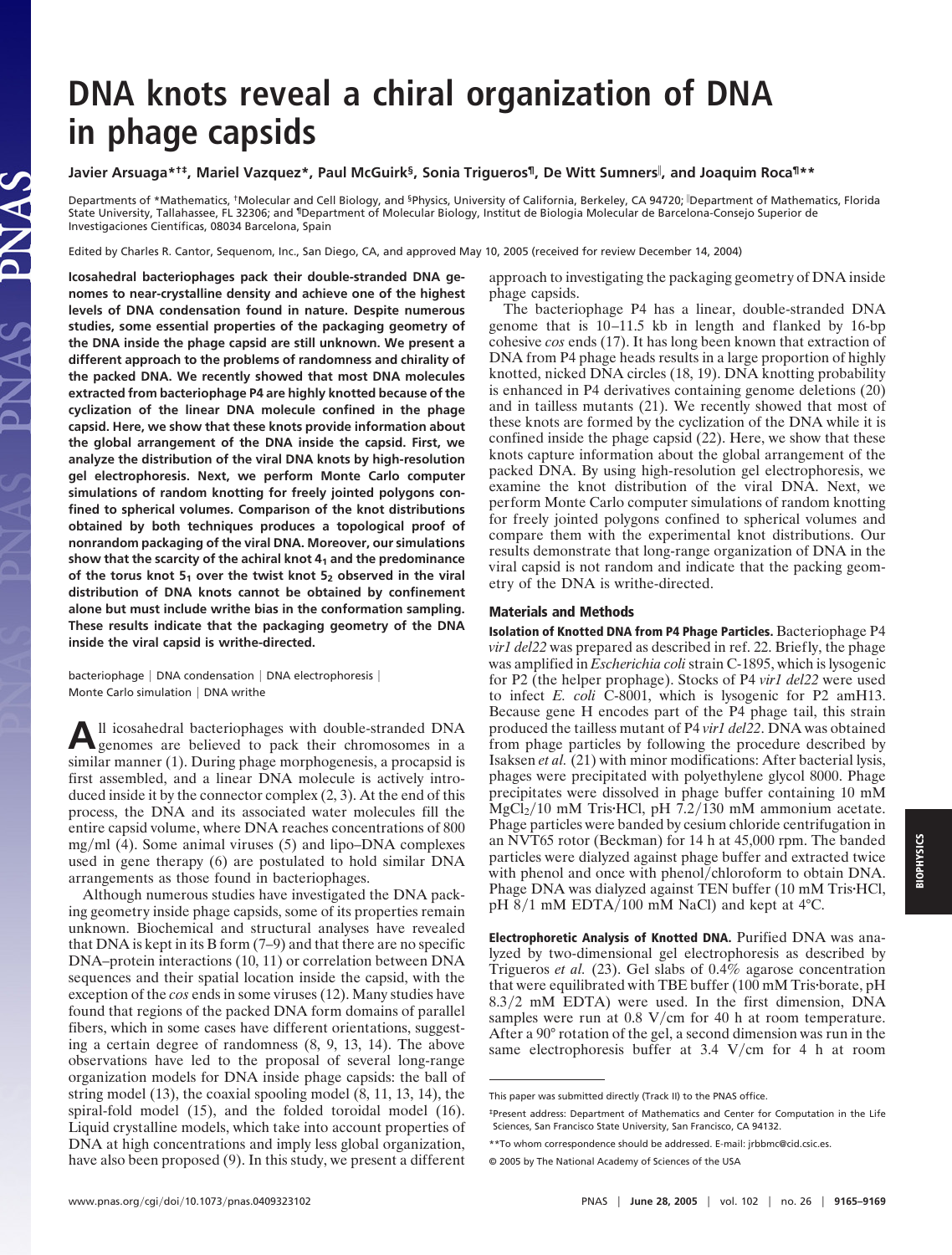temperature. After ethidium bromide staining of DNA and photography, gels were blotted to nylon membranes, and the DNA was radioprobed for phosphorimaging quantification. A marker ladder for twist-type knots was generated by incubating a supercoiled 10-kb plasmid with equimolar amounts of T4 topoisomerase II, as described by Wasserman and Cozzarelli (24). After the knotting reaction, supercoils were removed from DNA by limited nicking in a reaction containing 50 mM Tris (pH 7.5), 5 mM  $MgC1<sub>2</sub>$ , 100 pg/ml each DNA and ethidium bromide, and 2 pg/ml DNase I.

**Knot Type Probabilities for P4 DNA in Free Solution.** The probability that a knot *K* of *n* statistical lengths and diameter *d* is formed in free solution is given by  $P_K(n, d) = P_k(n, 0) \exp(-rd/n)$ , where  $r$  depends on the knot type and equals 22 for the knot  $3<sub>1</sub>$  and 31 for the knot  $4_1$  (25). The knotting probability of a 10-kb DNA molecule cyclized in free solution is  $\approx 0.03$  (25, 26), which implies an effective DNA diameter near 35 Å. Because  $P_1(34, 0) = 0.06$ and P<sub>4<sup>1</sub></sup> (34, 0) = 0.009, then P<sub>3<sup>1</sub></sup> (34, 35) = 0.027 (1/36 times</sub></sub> that of the unknot) and  $P4_1$  (34, 35) = 0.003 (1/323 times of the unknot). These values were used to estimate the fractions of the knot  $3<sub>1</sub>$  and the knot  $4<sub>1</sub>$  generated for P4 DNA in free solution.

**Monte Carlo Simulations.** Algorithms that generate random distributions of equilateral polygons with zero volume and confined to spherical volumes, as well as algorithms that compute the Alexander polynomial  $(\Delta(t))$ , have been reported previously (22). Each selected knotted polygon was further identified by evaluating its Alexander polynomial at  $t = -2$  and  $t = -3$ . Although the Alexander polynomial is an excellent discriminator among knots of low crossing number and its computation is fast, it does not distinguish completely among some knotted chains [for example, composite knots  $3_1\#3_1$  and  $3_1\#4_1$  have polynomials identical to those of prime knots  $8_{20}$  and  $8_{21}$ , respectively (27)]. Evaluation of the polynomial at  $t = -2$  and  $t = -3$  is also ambiguous because the Alexander polynomial is defined up to units in  $Z[t^{-1}, t]$  (28), and therefore the algorithm returns  $(\pm n^{\pm m}\Delta(-n))$ , where  $n = 2$  or 3 and *m* is an integer. To deal with this uncertainty, we followed van Rensburg and Whittington (27) and chose the largest exponent *k* such that the product  $(\pm n^{\pm m}\Delta(-n))n^{\pm k}$  is an odd integer with  $n = 2$  or 3. This value was taken as the invariant. To compute the writhe, we generated 300 regular projections and diagrams for each selected polygon. To each of the projected crossings  $a + 1$  or  $-1$  was assigned by the right-hand convention. The directional writhe for each diagram was computed by summing these values. The writhe was then determined by averaging the directional writhe over all possible projections (29). Computer programs were tested by comparing the results with those previously reported (30). To generate writhe-directed random distributions of polygons, we used a rejection method in which polygons whose writhe was below a positive value were not sampled.

### **Results and Discussion**

**Knot Complexity of DNA Molecules Extracted from Phage P4.** We extracted the 10-kb DNA from the tailless mutant of phage P4 *vir1 del22*, which produces 95% knotted molecules (22), and analyzed it by a high-resolution two-dimensional gel electrophoresis (23) (Fig. 1*A*). This technique allowed us to separate DNA knot populations according to their crossing number (i.e., the minimal number of crossings over all projections of a knot), as well as to separate some knot populations of the same crossing number (31, 32). In the first dimension (at low voltage), individual gel bands corresponding to knot populations having crossing numbers between three and nine were discernible; knots with higher crossing numbers were embedded in a long tail (denoted as K in Fig. 1*A*). The second dimension (at high voltage) further resolved individual gel bands corresponding to



**C** Total DNA

Linear

 $3\%$ 

П

 $\circ$  $-0$ 

Individual Knot populations

 $6'$ : 0.08 %

 $7: 0.03 \%$ 

 $8'$ : 0.10 %

 $9' : 0.09 \%$ 

 $3:0.36%$ 

 $4:0.02%$ 

 $0 + L$ 

А

I

B

knot populations with crossing numbers between six and nine. Although knot populations containing three, four, and five crossings (denoted as 3–5 in Fig. 1*B*) migrated as single bands in a main arch of low gel velocity, knot populations containing six and more crossings split into two subpopulations (denoted as 6–9 and  $6'-9'$  in Fig. 1*B*), creating a second arch of greater gel velocity.

knot subpopulations of six to nine crossings (labeled 6–9) are indicated. (*C*) Quantification of the individual knot populations of six to nine crossings (3–9 and 6'-9'). Both densitometric and phosphorimaging reading of three independent samples of DNA extracted from tailless mutants of phage P4 *vir1 del22* produced nearly identical results. The indicated percentage values are

relative to the total amount of knotted molecules.

We quantified the individual knot populations of three to nine crossings, which represented 2.2% of the total amount of knotted molecules (Fig. 1*C*). Densitometer readings confirmed the ap-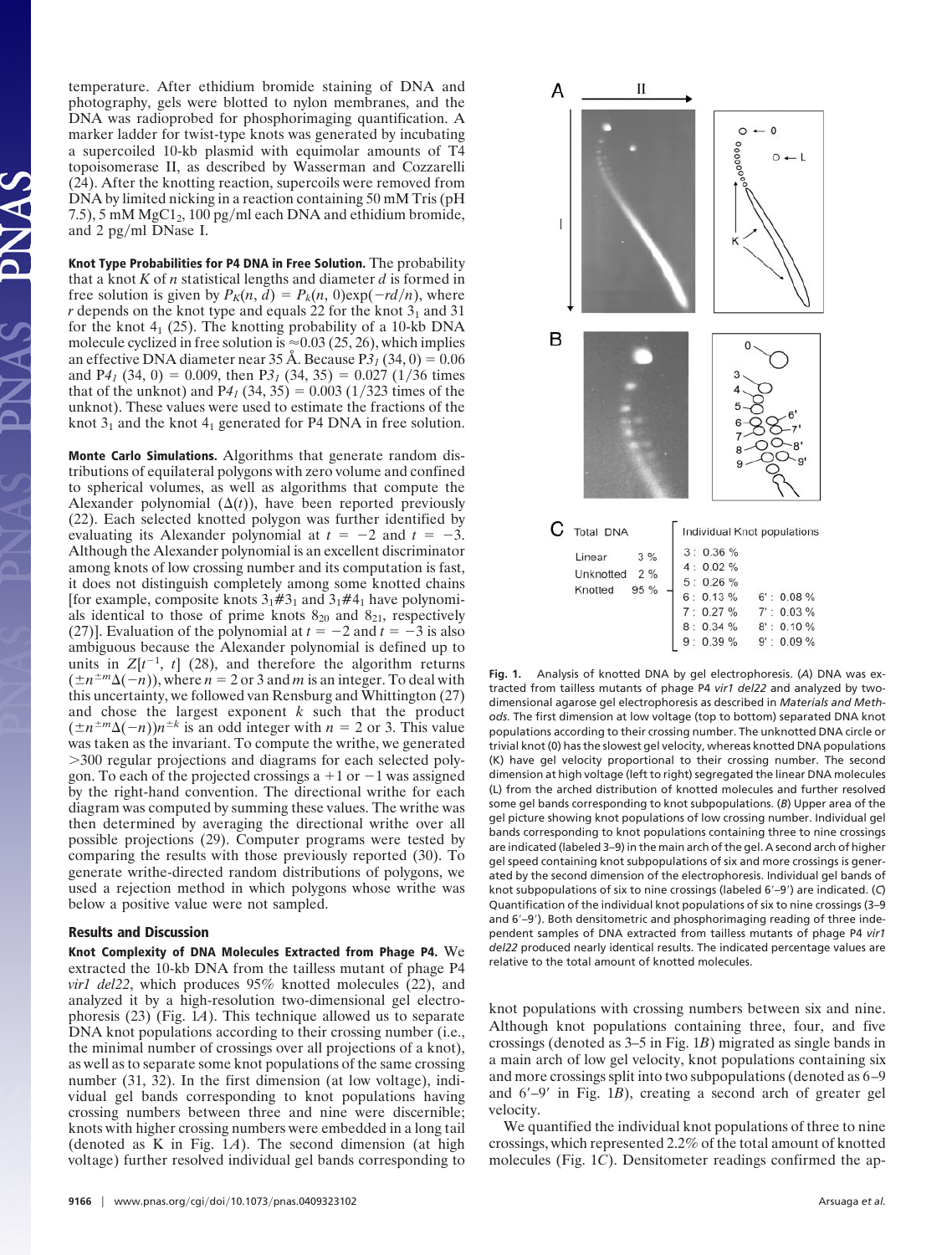

**Fig. 2.** Identification of specific knot types by their position in the gel. The gel velocity at low voltage of individual knot populations resolved by twodimensional electrophoresis (*Right*) is compared with the gel velocity at low voltage of twist knots (31, 41, 52, 61, and 72) of a 10-kb nicked plasmid (*Center*) and with known relative migration distances of some knot types (refs. 30 and 31) (*Left*). Geometrical representations of the prime knots 3<sub>1</sub>, 4<sub>1</sub>, 5<sub>1</sub>, 5<sub>2</sub>, 6<sub>1</sub>, 7<sub>1</sub>, and  $7<sub>2</sub>$  and of the composite knot  $3<sub>1</sub>#3<sub>1</sub>$  are shown. The unknotted DNA circle or trivial knot (0) is also indicated. Note that in the main arch of the twodimensional gel and below the knots  $3<sub>1</sub>$  and  $4<sub>1</sub>$ , the knot population of five crossings matches the migration of the torus knot  $5<sub>1</sub>$ , which migrates closer to the knot  $4<sub>1</sub>$  than to the knots of six crossings. The other possible five-crossing knot, the twist knot  $5<sub>2</sub>$ , appears to be negligible or absent in the viral distribution. Note also that the knot population of seven crossings matches the migration of the torus knot  $7<sub>1</sub>$  rather than the twist knot  $7<sub>2</sub>$ . In the secondary arch of the two-dimensional gel, the first knot population of six crossings has similar low-voltage migration of the composite knot  $3<sub>1</sub>#3<sub>1</sub>$ .

parent scarcity of the knot of four crossings (knot  $4<sub>1</sub>$ ) relative to the other knot populations in the main arch of the gel (denoted by 4 in Fig. 1*B*). It also made evident the shortage of the knot subpopulation of seven crossings in the second arch of the gel (denoted by 7' in Fig. 1*B*). The scarcity of the knot  $4<sub>1</sub>$  relative to the knot of three crossings (knot  $3<sub>1</sub>$ ) and to other knot populations is enhanced if we make the correction for DNA molecules plausibly knotted outside the viral capsid. Namely, if a fraction of the observed knots is formed by random cyclization of DNA outside the capsid, then, in the worst case scenario, all observed unknotted molecules (no more than 5% of the total molecules extracted) will be formed in free solution. In such a case, one can predict that 38% of the total number of observed  $3<sub>1</sub>$  knots and 75% of the observed  $4<sub>1</sub>$  knots are formed by random knotting in free solution (25, 26). If all of the knots plausibly formed outside the capsid are removed from the observed knot distribution, the experimental values for knots  $4<sub>1</sub>$  and  $3<sub>1</sub>$  (1:18 ratio) would be corrected, resulting in a 1:44 ratio.

**Identification of Specific Knot Types by Their Location on the Gel.** Gel electrophoresis can distinguish some knot types with the same crossing number. For example, at low voltage, torus knots (such as  $5<sub>1</sub>$  and  $7<sub>1</sub>$ ) migrate slightly slower than their corresponding twist knots  $(5_2 \text{ and } 7_2)$   $(31, 32)$ . We used this knowledge in conjunction with a marker ladder for twist knots  $(3<sub>1</sub>, 4<sub>1</sub>, 5<sub>2</sub>, 6<sub>1</sub>)$ , and  $7<sub>2</sub>$ ) to identify several gel bands of the phage DNA matching the migration of known knot types (Fig. 2). In the main arch of the gel, in addition to the unambiguous knots  $3<sub>1</sub>$  and  $4<sub>1</sub>$ , the knot population of five crossings matched the migration of the torus knot  $5<sub>1</sub>$ . The other possible five-crossing knot, the twist knot  $5<sub>2</sub>$ that migrates between and equidistant to the four- and sixcrossing knot populations, appeared to be negligible or absent. The knot population of seven crossings matched the migration of the torus knot  $7<sub>1</sub>$  rather than the twist knot  $7<sub>2</sub>$ , which has slightly higher gel velocity. Yet, we cannot identify this gel band as the knot  $7<sub>1</sub>$ , because other possible knot types of seven crossings cannot be excluded.

Several indicators led us to believe that the second arch of the gel consists of mainly composite knots (resulting from combinations of prime knots). First, the arch starts at knot populations containing six crossings, and no composite knots of fewer than six crossings exist. Second, the population of six crossings matched the migration at low voltage of the granny knot (composite of a  $3_1$  plus a  $3_1$ , indicated as  $3_1\#3_1$ ) (33), although the square knot (the other possible composite of six crossings,  $3<sub>1</sub># - 3<sub>1</sub>$  cannot be excluded. Third, consistent with the low amount of  $4<sub>1</sub>$  knots, the size of the seven-crossing subpopulation is also reduced; thus, any composite seven-crossing knot is  $3<sub>1</sub>\#4<sub>1</sub>$ (or  $-3<sub>1</sub>\#4<sub>1</sub>$ ). The increased gel velocity at high voltage (second gel dimension) of composite knots relative to prime knots of the same crossing number likely reflects distinct flexibility properties of the composites during electrophoresis.

**Monte Carlo Simulations of Random Knot Distributions in Confined Volumes.** Next, we asked whether the observed distribution of DNA knots could be compatible with a random embedding of the DNA inside the phage capsid. We used Monte Carlo simulations to model knotting of randomly embedded, freely jointed polygons confined to spherical volumes. Because the persistence length of the duplex DNA is not applicable in confined volumes (it is applicable in unbounded threedimensional space), we considered freely jointed polygons as the zeroth approximation of the packed DNA molecule. Then, the flexibility of the chain is given by the ratio  $R/N$ , where N is the number of edges in the polygon and *R* is the sphere radius in edge-length units. When we computed random knot distributions for a range of chain lengths confined to spheres with a fixed radius, the probabilities of the knots  $3<sub>1</sub>$ ,  $4<sub>1</sub>$ ,  $5<sub>1</sub>$ , and  $5<sub>2</sub>$ produced nonintersecting distributions, with simpler knots being more probable (Fig.  $3A$ ). That is, the knot  $3<sub>1</sub>$  is more probable than the knot  $4<sub>1</sub>$ , and both are more probable than any fivecrossing knot. In addition, the probability of the twist knot  $5<sub>2</sub>$  is higher than that of the torus knot  $5<sub>1</sub>$ . Similar results had been observed for other random polymer models with/without volume exclusion and with/without confinement  $(34-38)$ , indicating that this phenomenon is model-independent. All of the simulated distributions, showing the monotonically decreasing amounts of knotted products with increasing crossing number, highly contrasted with our experimental distribution, in which the probability of the knot  $4<sub>1</sub>$  is markedly reduced and in which the knot probability of the knot  $5<sub>1</sub>$  prevails over that of the knot 52 (Fig. 3*B*). These differences provide a compelling proof that the embedding of the DNA molecule inside the phage capsid is not random.

**Monte Carlo Simulations of Writhe-Directed Knot Distributions in Confined Volumes.** How can we explain the scarcity of  $4<sub>1</sub>$  in the spectrum of viral knots? The knot  $4<sub>1</sub>$  is achiral (equivalent to its mirror image). Random polygonal realizations of the  $4<sub>1</sub>$  knot in free space and in confined volumes produce a family of polygons whose writhe distribution for any polygonal length is a Gaussian curve with zero mean (the writhe is a geometrical quantity measuring the signed spatial deviation from planarity of a closed curve) and whose variance grows as the square root of the length (29). Therefore, we argue that the main reason for the scarcity of the knot  $4<sub>1</sub>$  is a writhe bias imposed on the DNA inside the phage capsid. To test this hypothesis, we simulated polygons randomly embedded in spheres whose mean writhe value was gradually increased. To induce writhe in the sampling, we used a rejection method in which polygons of writhe below a cutoff value were not sampled. Then, we calculated the probabilities of the prime knots  $4<sub>1</sub>$ ,  $5<sub>1</sub>$ , and  $5<sub>2</sub>$  for each writhe-biased sampling. The results shown in Fig. 4 were computed with a freely jointed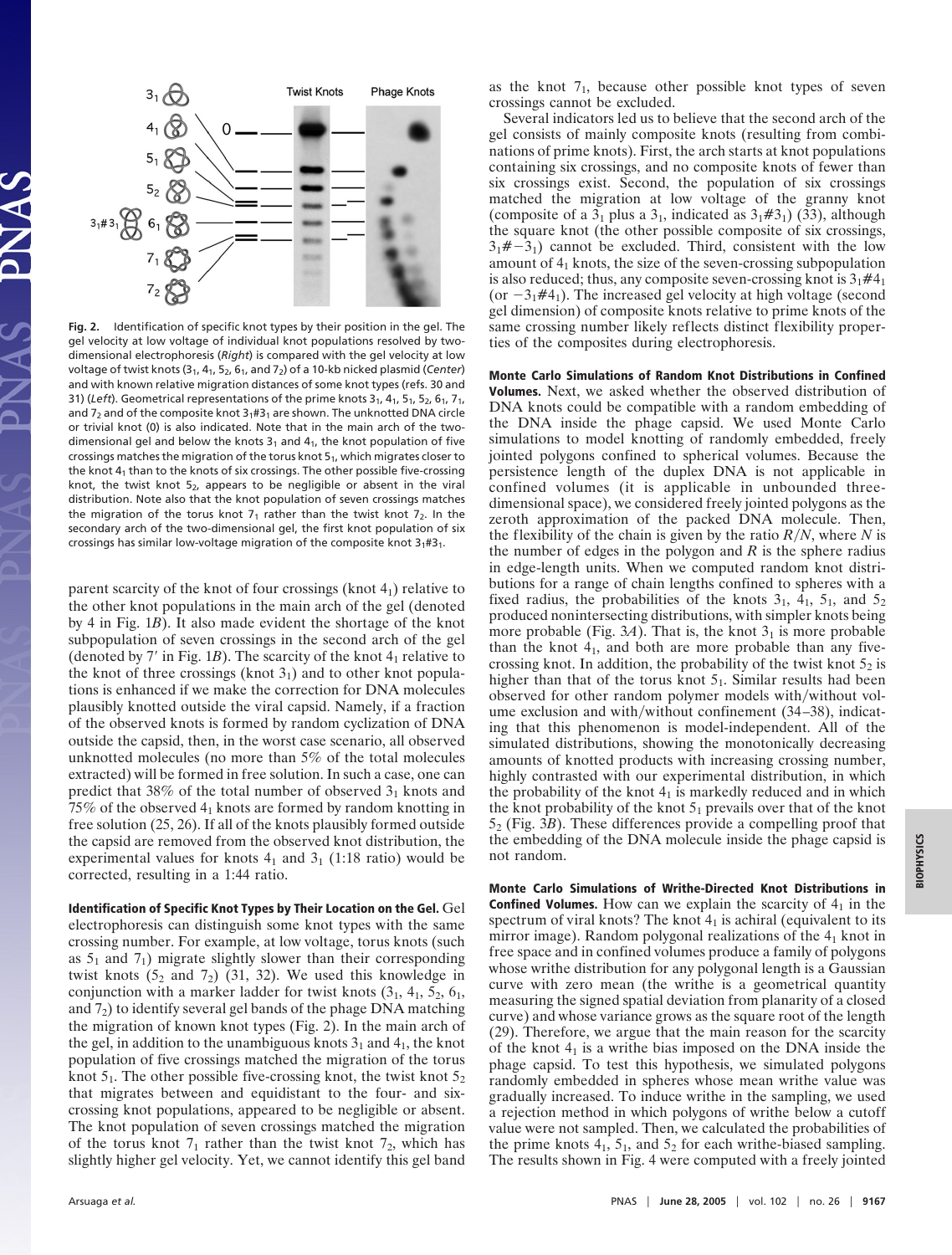

**Fig. 3.** Comparison of experimental and computer-simulated distributions of knots. (*A*) Distribution probabilities (*P*(*k*)) obtained by Monte Carlo simulations of the prime knots  $31, 41, 51$ , and  $52$  for closed ideal polymers of variable chain lengths ( $n =$  number of edges) confined to a spherical volume of fixed radius ( $R = 4$  edge lengths). Error bars represent standard deviations. (B) Comparison of the computed probabilities of the knots  $3<sub>1</sub>$ ,  $4<sub>1</sub>$ ,  $5<sub>1</sub>$ , and  $5<sub>2</sub>$  (for polymers of length  $n = 90$  randomly embedded into a sphere of radius  $R = 4$ ) with the experimental distribution of knots. The relative amount of each knot type is plotted. Note that fractions of knots 31 and 41 plausibly formed in free solution are not subtracted from the experimental distribution. If these corrections are considered, the relative amount of knot 41 is further reduced.

chain of 90 edges confined in a sphere of radius of 4 edge-length units. A drop of the probability of the knot  $4<sub>1</sub>$ , as well as an exponential increase of the probability of the knot  $5<sub>1</sub>$  but not of the knot 52, readily emerged by increasing the writhe rejection value. The same results, but with knots of opposite sign, were obtained for knot distributions with the corresponding negative writhe values. These writhe-induced changes in the knot probability distribution are independent of the number of edges in the equilateral polygon and the sphere radius length. Accordingly, previous studies had shown that the mean writhe value of random conformations of a given knot does not depend on the length of the chain but only on the knot type and that these values are model-independent (39–42). Because the writhe-directed simulated distributions approach the observed experimental spectrum of knots, we conclude that a high writhe of the DNA inside the phage is the most likely factor responsible for the observed experimental knot spectrum.

Consistent with the involvement of writhe in the DNA packing geometry, it is also the reduced amount of prime knots of six crossings visible in the main arch of the gels (Fig. 1*C*). All prime knots of six crossings have a lower mean writhe value *Wr* (*Wr* of  $6_1 = 1.23$ , *Wr* of  $6_2 = 2.70$ , and *Wr* of  $6_3 = 0.16$ ) than the torus knots of five and seven crossings (*Wr* of  $5<sub>1</sub> = 6.26$  and *Wr* of  $7<sub>1</sub> = 9.15$ . In contrast, the negligible amount of the twist knot of five crossings (*Wr* of  $5<sub>2</sub> = 4.54$ ) in the experimental



Fig. 4. Effect of a writhe-biased sampling on the probability of knots 4<sub>1</sub>, 5<sub>1</sub>, and  $5<sub>2</sub>$ . The writhe of polygons of length  $n = 90$  randomly embedded into a sphere of radius  $R = 4$  were computed, and only conformations whose writhe values were higher than a prefixed value ( $Wr \geq 4$ , 6, or 8) were sampled. The computed mean writhe value ( $\langle Wr \rangle$ ) of each sampled population is indicated. The ratios of the probabilities of the knots  $4<sub>1</sub>$ ,  $5<sub>1</sub>$ , and  $5<sub>2</sub>$  relative to that of the knot 31 for each writhe-biased sampling are plotted (*P*).

distributions is striking. The apparent predominance of torus knots  $(5_1 \text{ and } 7_1)$  over twist knots  $(5_2 \text{ and } 7_2)$  in the experimental distribution suggests that writhe emerges from a toroidal or spool-like conformation of the packed DNA. Consistent with our findings, theoretical calculations of long-range organization of DNA by Monte Carlo (43) and molecular dynamics methods (44–47) favor toroidal and spool-like arrangements for DNA packed inside the phage capsids. Calculations of optimal spool-like conformations of DNA in phage P4 already predicted a large nonzero writhe (45). These studies gave an estimated writhe of  $-45$  for the 10-kb DNA, which closely corresponds with the level of supercoiling density typically found in bacterial chromosomes (45).

The actual writhe value of the DNA packaged in the phage P4 capsid cannot be estimated in the present study. The phage P4 capsid has a diameter of 38 nm. If the parameters used to compute writhe-biased ensembles as in Fig. 4 ( $n = 90$  and  $R =$ 4) were applied to a 10-kb DNA molecule, they would translate into 90 segments of 35 nm confined in a model capsid of radius 140 nm. Likewise, our study cannot argue for or against recent models that suggest that to minimize DNA bending energy, a spool conformation might be concentric rather than coaxial (47). Therefore, beyond the main conclusion of this work that the distribution of viral knots requires the mean writhe of the confined DNA be nonzero, the applicability of our simulations to other aspects of the DNA packaging in phage P4 is limited. We argue that further identification of the knotted DNA populations will provide more critical information for the packing geometry of DNA inside the phage.

### **Conclusions**

Knots can be seen as discrete measuring units of the organizational complexity of filaments and fibers. Here, we show that knot distributions of DNA molecules can provide information on the long-range organization of DNA in a biological structure. We chose the problem of DNA packing in an icosahedral phage capsid and addressed the questions of randomness and chirality by comparing experimental knot distributions with simulated knot distributions. The scarcity of the achiral knot  $4<sub>1</sub>$  and the predominance of the torus knot  $5<sub>1</sub>$  in the experimental distribution highly contrasted with simulated distributions of random knots in confined volumes, in which the knot 41 is more probable than any five-crossing knot, and the knot  $5<sub>2</sub>$  is more probable the knot  $5<sub>1</sub>$ . To our knowledge, these